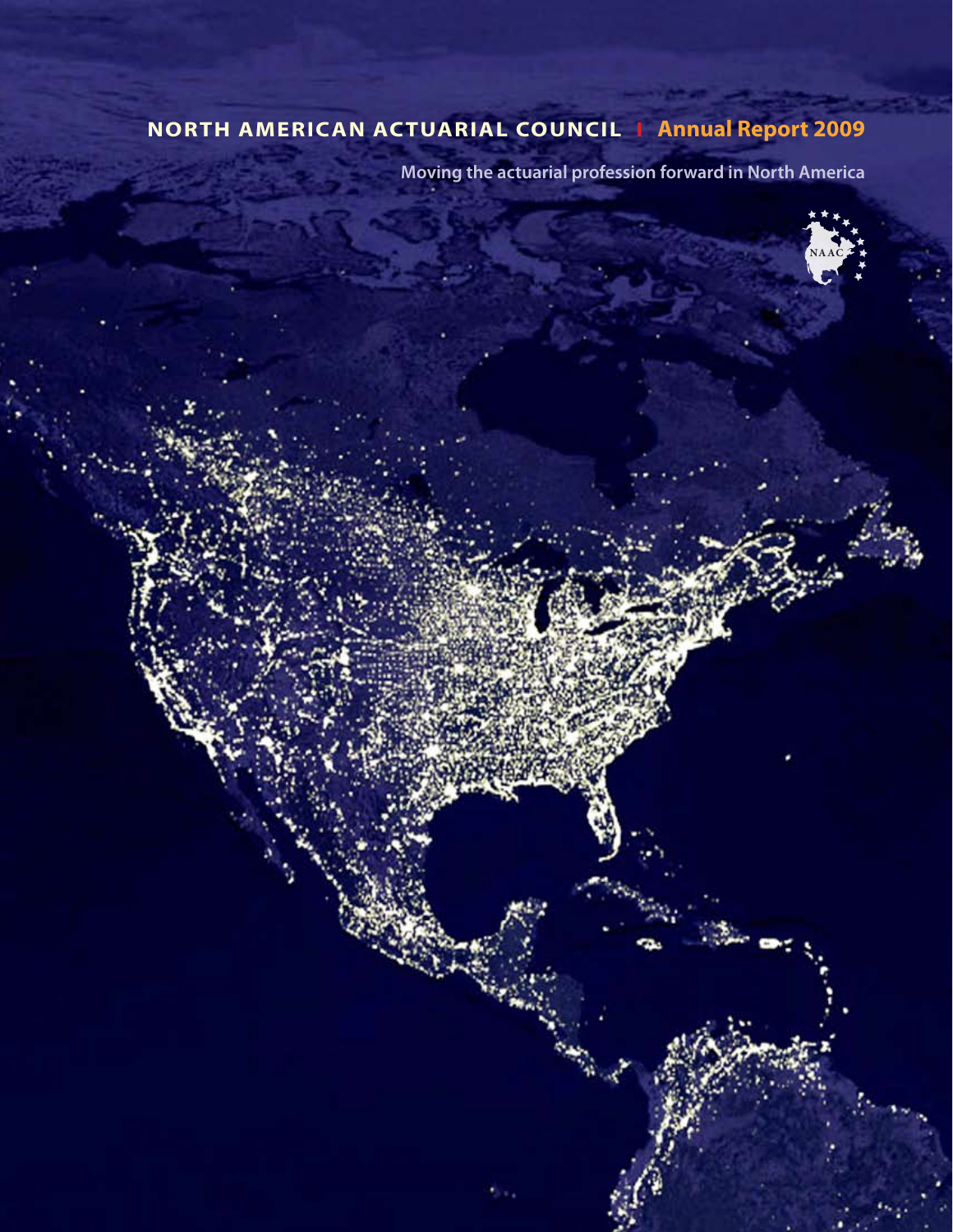# NORTH AMERICAN ACTUARIAL COUNCIL

# **2009 ANNUAL REPORT**

# **Table of Contents**

| <b>NAAC Members and Staff</b> |  |
|-------------------------------|--|
|                               |  |
|                               |  |
|                               |  |
|                               |  |

## **Appendix**

### **COVER PHOTO: NASA**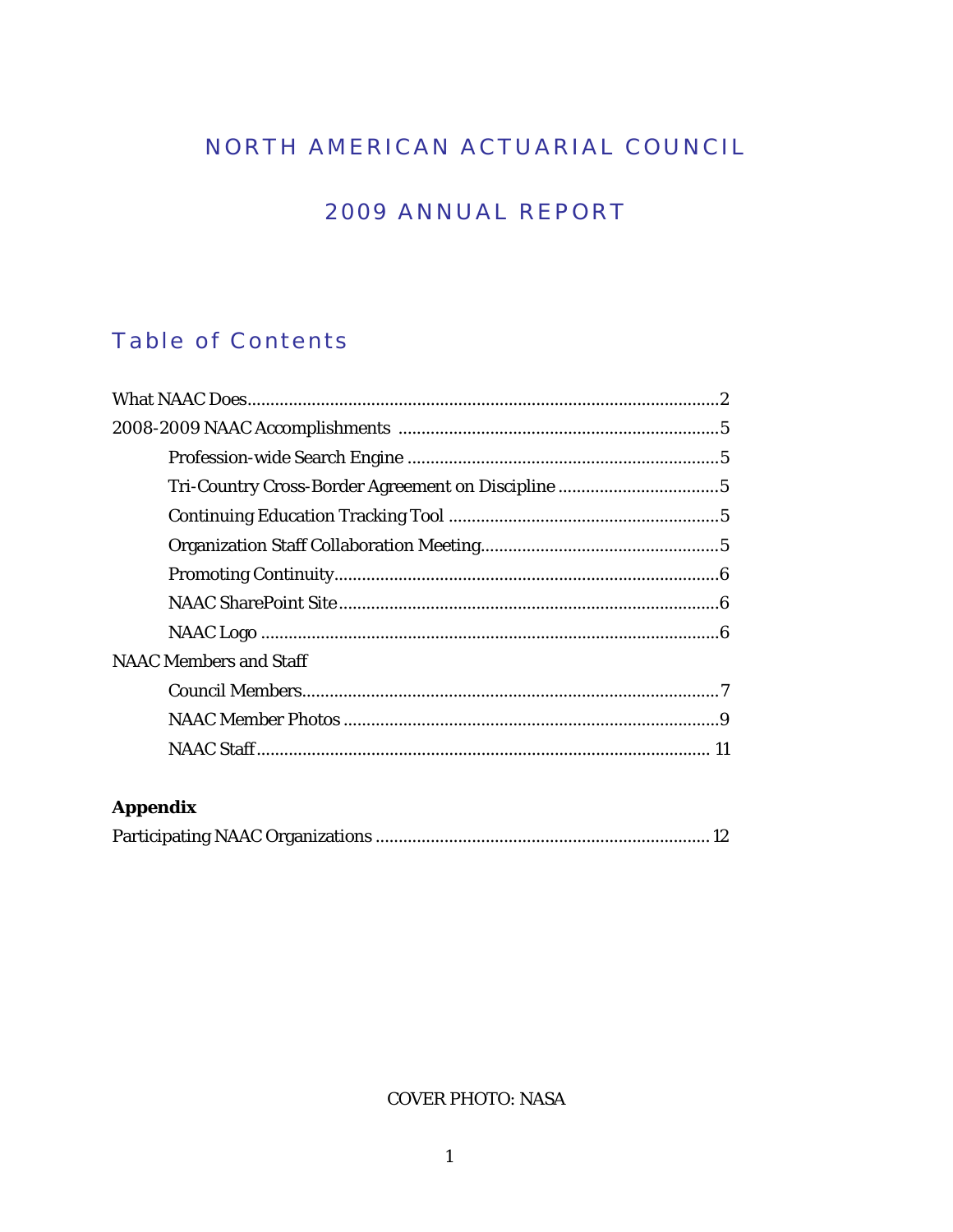## What NAAC Does

### **Participating Organizations**

The North American Actuarial Council (NAAC) brings together the nine national actuarial organizations on the North American continent:

- American Academy of Actuaries (Academy)
- ASPPA College of Pension Actuaries (ACOPA)
- Asociación Mexicana de Actuarios (AMA)
- Asociación Mexicana de Actuarios Consultores (AMAC)
- Canadian Institute of Actuaries (CIA)
- Casualty Actuarial Society (CAS) (US-based)
- Colegio Nacional de Actuarios (CONAC)
- Conference of Consulting Actuaries (CCA) (US-based)
- Society of Actuaries (SOA) (US-based)

The primary purpose of NAAC is to build solid and lasting bridges between the professional actuarial organizations of North America. It provides a forum to promote coordination, cooperation, and trust among the leadership of the participating organizations, who represent actuaries in Canada, Mexico, and the United States. In this spirit, NAAC members exchange and share information on significant current activities, discuss profession-wide issues (not necessarily involving all Participating Organizations) and, wherever possible, develop an action plan to address those issues.

For example, NAAC:

- Seeks to develop a coordinated vision of the future direction of the actuarial profession in North America.
- Discusses international issues from a North American perspective and, if appropriate, establishes joint positions and strategies for pursuing those positions outside of North America.
- Serves as a forum to encourage the resolution of conflicts between two or more of the Participating Organizations.
- Works in a coordinated manner to address issues—where overlap of efforts exist—to make the most efficient use of the North American actuarial profession's resources.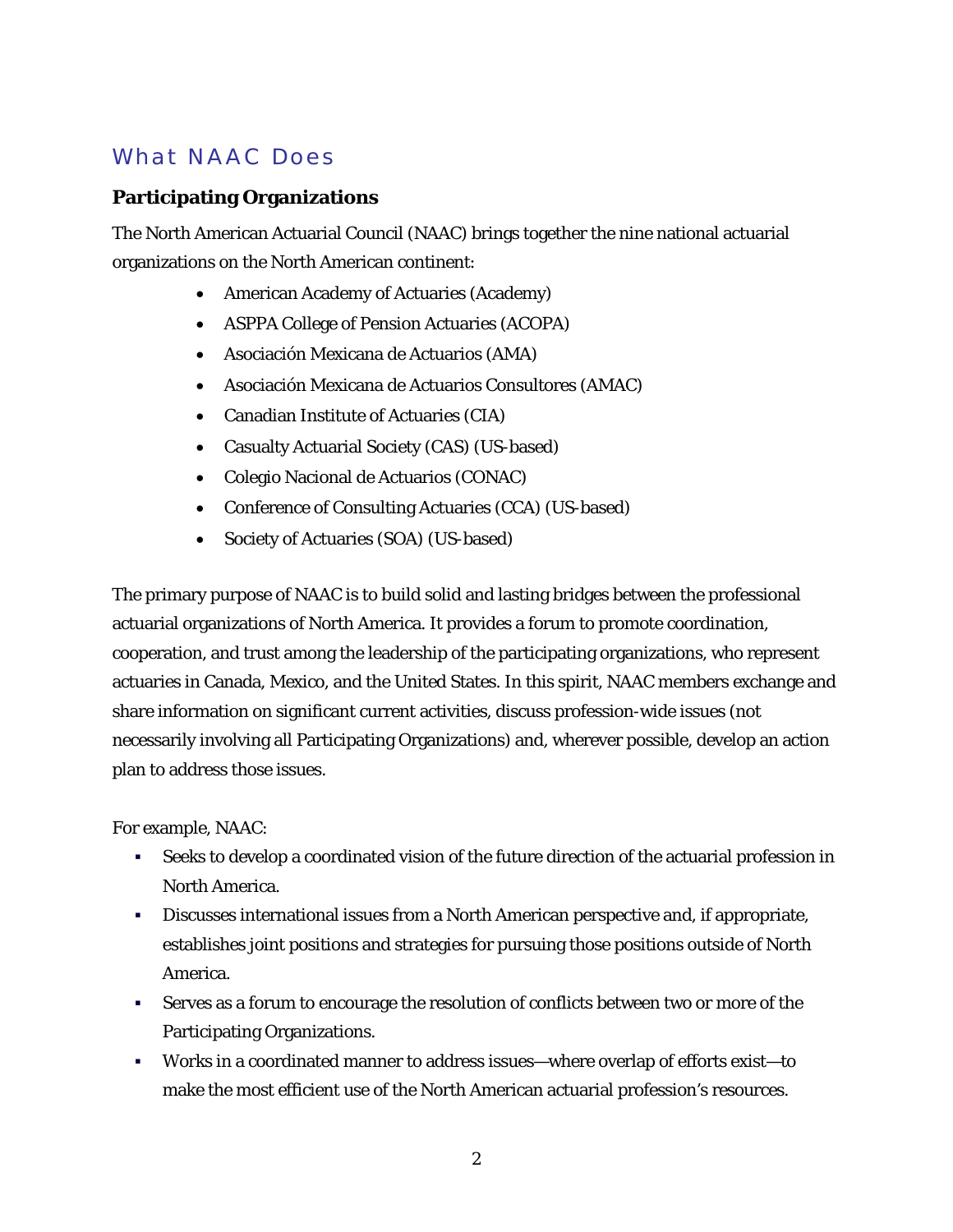Identifies and promotes forums, activities, contacts, and events that can broaden organizational communications among other leaders and members of the profession.

### **Guiding Principles of NAAC**

Section 2 of the North American Actuarial Council Working Agreement provides the official description of NAAC's purpose. It is published in the NAAC Manual and is included in publications distributed by the Participating Organizations to their members.

The Participating Organizations jointly acknowledge that:

- The operating environments in the three North American countries are very different,
- **The Participating Organizations' members expect the organizations to leverage resources** and take appropriate advantage of synergies, and
- **IFF** Increased information sharing and dialogue among the Participating Organizations has the potential to yield collective insights valuable to each organization.

Accordingly, the Participating Organizations define **NAAC's purpose** as follows:

1. NAAC is to be a catalyst for dialogue on key issues facing the North American actuarial profession.

2. NAAC is to be a facilitator of opportunities for leveraging of resources across organizations.

3. NAAC is to be a source of knowledge in identifying conditions, trends, assumptions, and key issues affecting the North American actuarial profession and benchmarking best practices among member organizations.

4. NAAC is to be a forum for information sharing on current and potential activities among the North American actuarial organizations.

5. NAAC is to be a forum where networking occurs and camaraderie is built among the leaders of the North American actuarial organizations.

In fulfilling its purpose, NAAC shall abide by the following guiding principles:

- The conditions, cultures and perspectives of each individual country and their member organizations will be respected and valued.
- The autonomy of each member organization to pursue its mission and purpose will be preserved.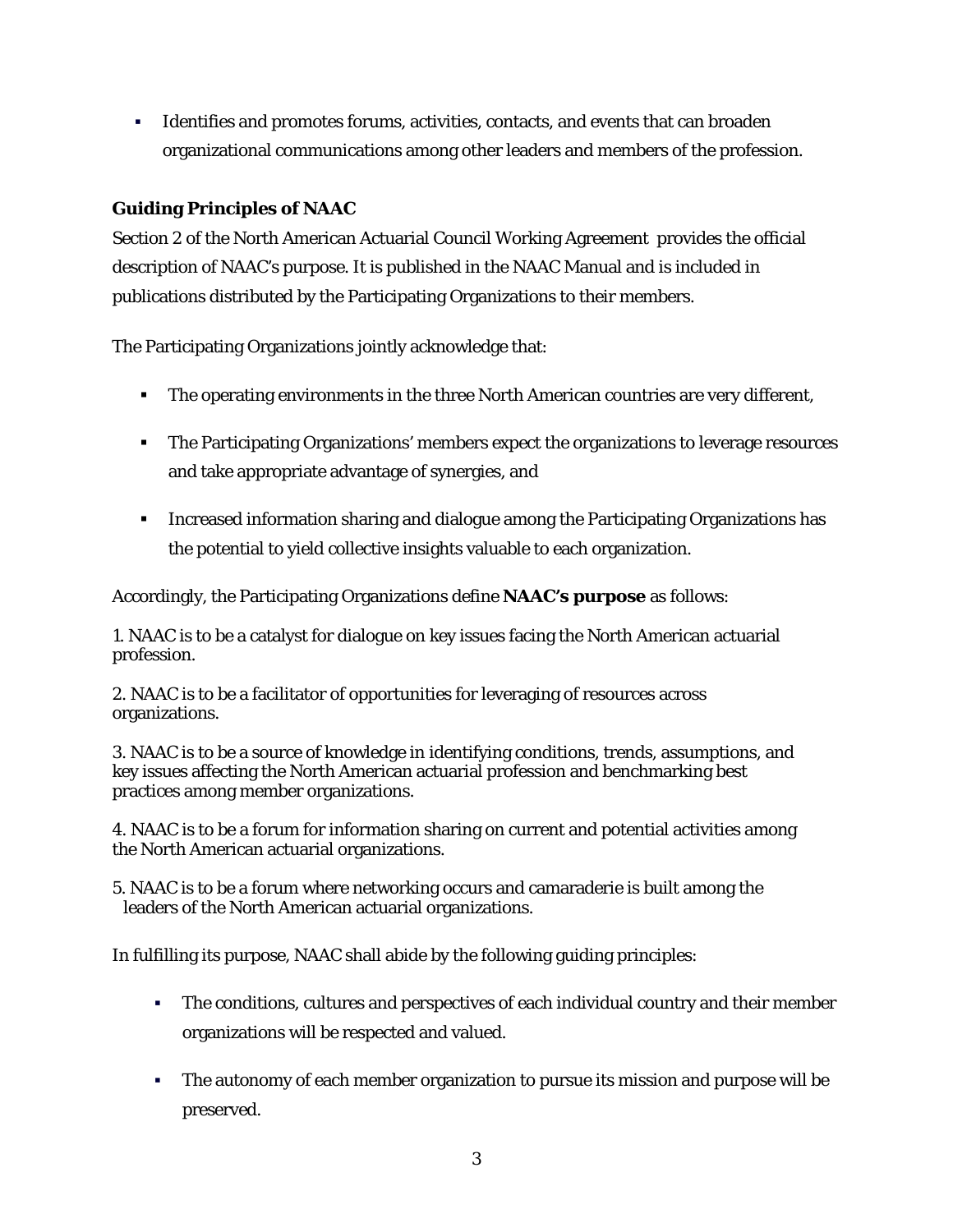- The public interest will always be a primary consideration.
- The best interests of the profession will always be considered.

### **Looking Ahead**

Leaders of NAAC member organizations are responsible for supporting the spirit and communicating the content of the Working Agreement to their respective organizations. In the years to come, NAAC shall serve as a forum for the exchange of ideas, common problems, and common solutions for the myriad issues facing the North American actuarial community.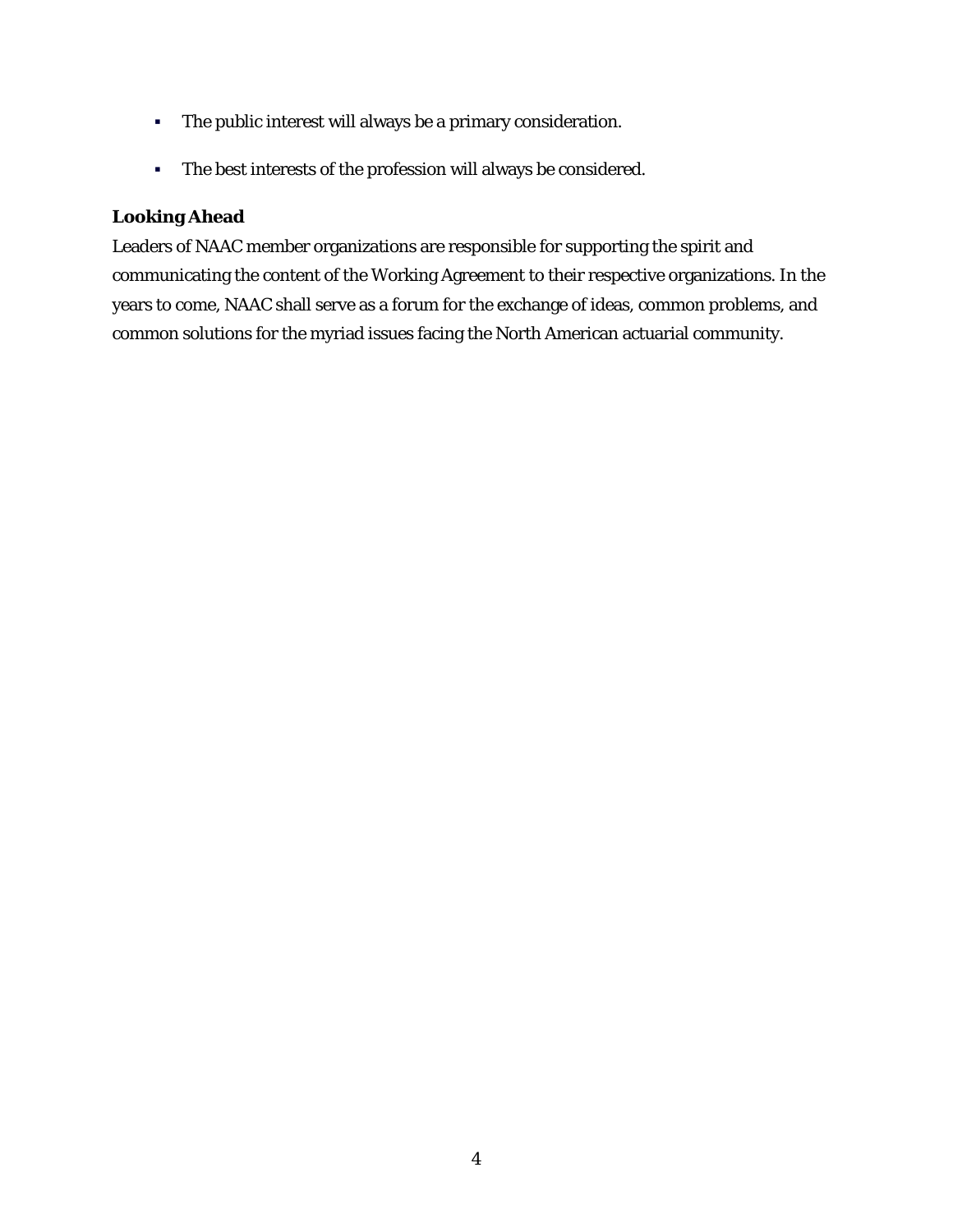## 2008-2009 NAAC Accomplishments

#### **Profession-wide Search Engine**

The Mexican organizations collaborated on developing a comprehensive actuarial search engine that encompasses all the NAAC members' websites. The search tool was completed and made available for posting in early 2009.

#### **Tri-Country Cross-Border Agreement on Discipline**

NAAC continued to discuss a tri-country cross-border discipline agreement among Canada, Mexico, and the United States. The Mexican organizations reported changes in the Mexican Code of Ethics that seek to bridge the Mexican Code with its American and Canadian counterparts. NAAC created a task force to further work on the trilateral cross-border agreement and a task force to describe what constitutes actuarial work in another jurisdiction.

#### **Continuing Education Tracking Tool**

Originating in a NAAC steering committee composed of the presidents-elect, TRACE (Tracking Your CE) results from a collaboration of the Canadian Institute of Actuaries and the American Academy of Actuaries. It was made available to Academy members for use and testing in March 2009 and released for profession-wide distribution in June 2009.

#### **Organization Staff Collaboration Meeting**

In accordance with a NAAC recommendation, staff from all the actuarial organizations, primarily people who report to the executive directors, continue to meet in a biannual Collaboration. The executive directors and about 25 staff members from various organizations discuss how to share work, such as research, event planning, and communications resources. The presidents of each organization also attend this meeting. To date, Collaboration Meetings have taken place in January 2008, August 2008, January 2009, and September 2009.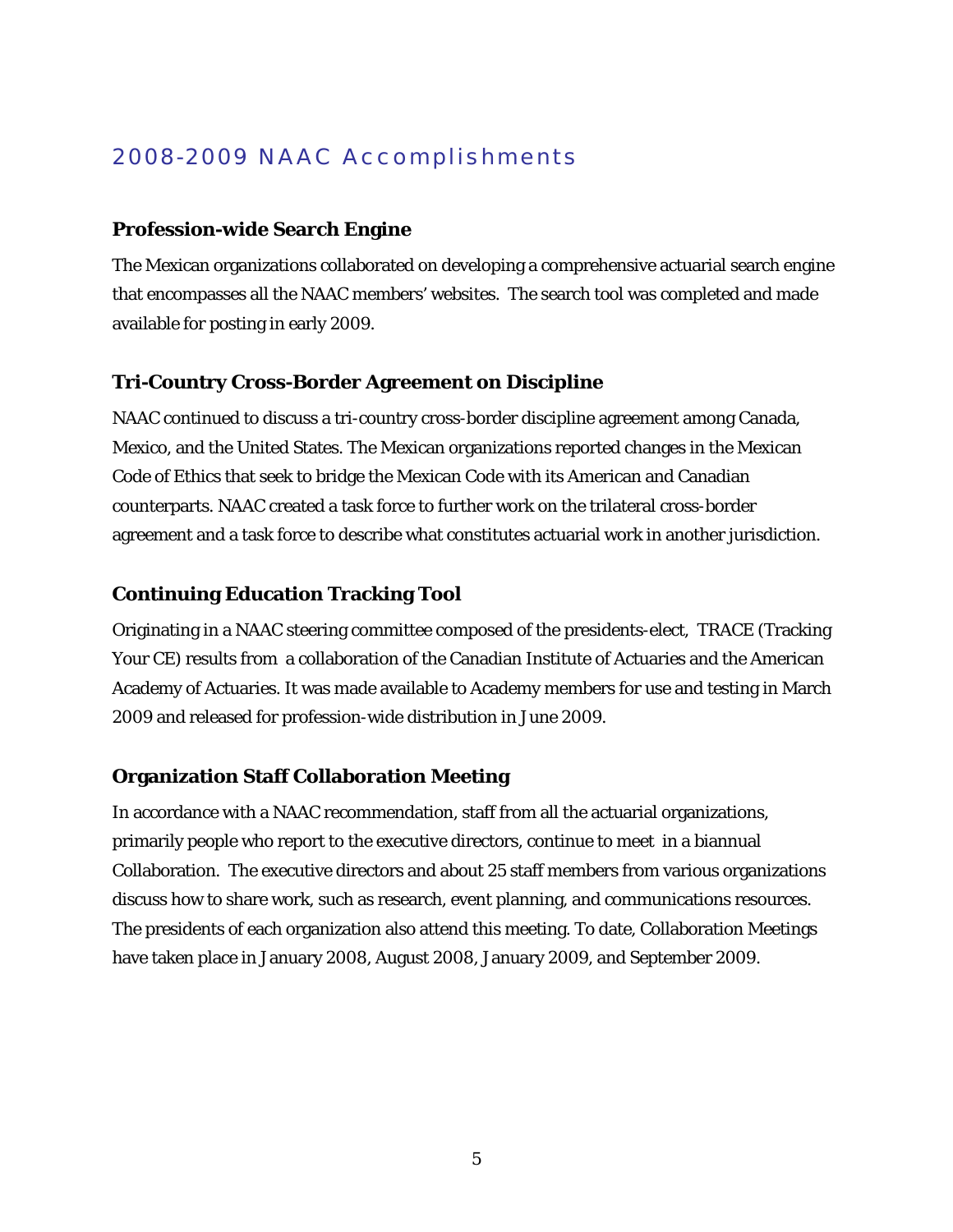### **Promoting Continuity**

NAAC maintains its recurring annual process for orienting new NAAC members and sustaining momentum from year to year. Outgoing presidents report on current and resolved NAAC issues. The NAAC Manual, posted on NAAC's SharePoint site and updated as needed, as well as current and past annual reports, also help to create continuity.

## **NAAC SharePoint Site**

The NAAC SharePoint site was established in September 2008 and announced at the Sedona meeting in October. The SharePoint site enables NAAC members to share files and documents, including meeting materials, approved minutes, the NAAC manual, the NAAC annual report, policy statements, and other information. Access is by authorization only.

## **NAAC Logo**

In July 2008, the members of NAAC commissioned the staff graphic designers of all the member organizations to submit designs for an official NAAC logo. The winning design was submitted by Sonja Uyenco of the Casualty Actuarial Society.

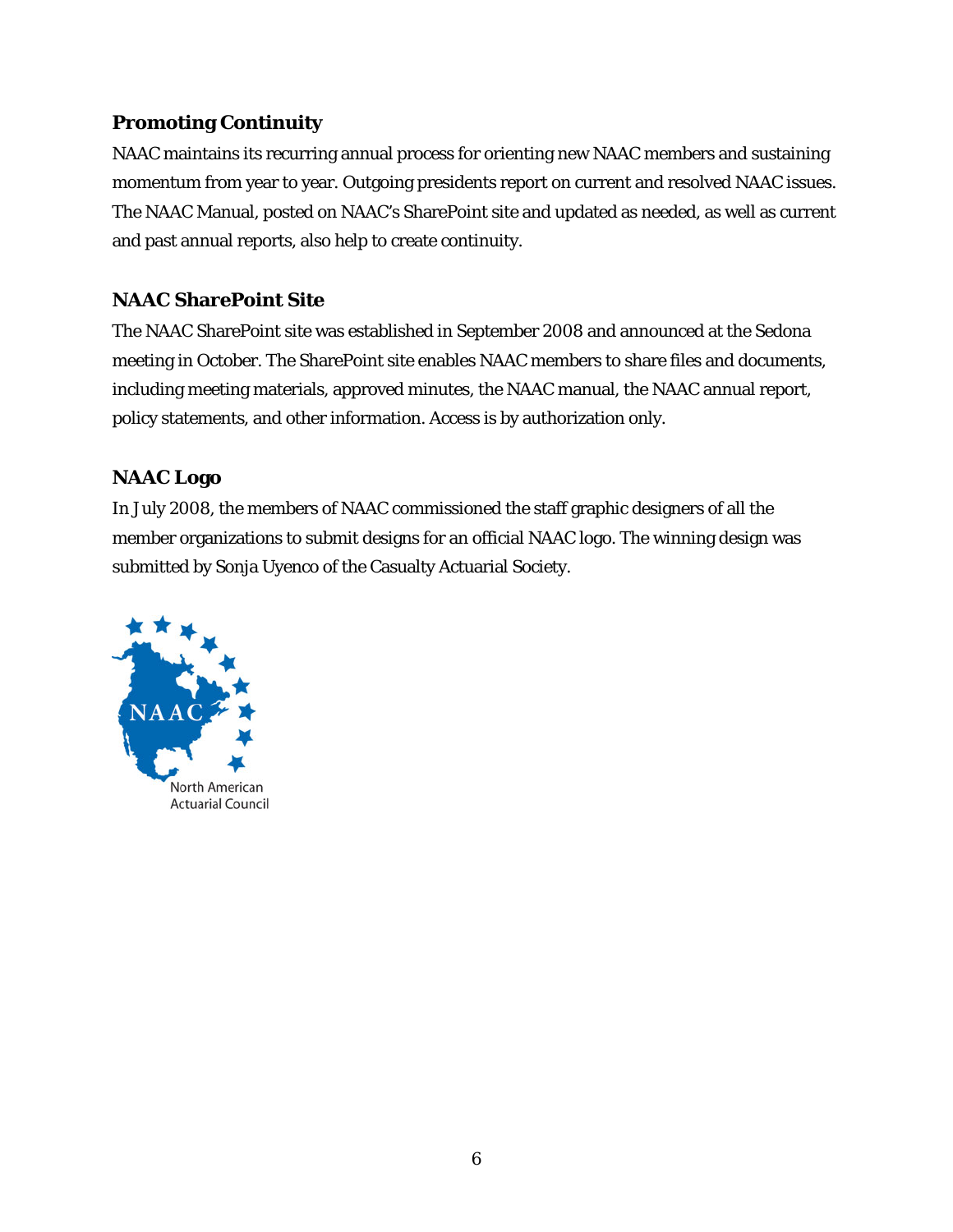## NAAC Members and Staff

The North American Actuarial Council is composed of up to two officers of each Participating Organization. One of the two officers is the President of the Participating Organization, and the other is usually the President-Elect, although an organization can appoint another officer it considers more appropriate.

## **Council Members**

#### **2009 NAAC**

#### **Academy**

- **President: John Parks**
- President-Elect: Ken Hohman

#### **ACOPA**

- ASPPA President: Stephen Dobrow
- ASPPA Senior Vice President: Thomas Finnegan

#### **AMA**

- President: José Manuel Méndez
- Vice President: Luis Álvarez

#### **AMAC**

- President: Adalberto Rojas
- Vice President: Jorge Servín

#### **CIA**

- President: Robert Howard
- President-Elect: Micheline Dionne

#### **CAS**

- President: John Kollar
- **President-Elect Roger Hayne**

#### **CONAC**

- President: Ángeles Yáñez
- Vice President: Jesús Zúñiga

### **CCA**

- President: Lance Weiss
- **President-Elect: Lawrence Sher**

#### **SOA**

- **President: Cecil Bykerk**
- **President-Elect: Michael McLaughlin**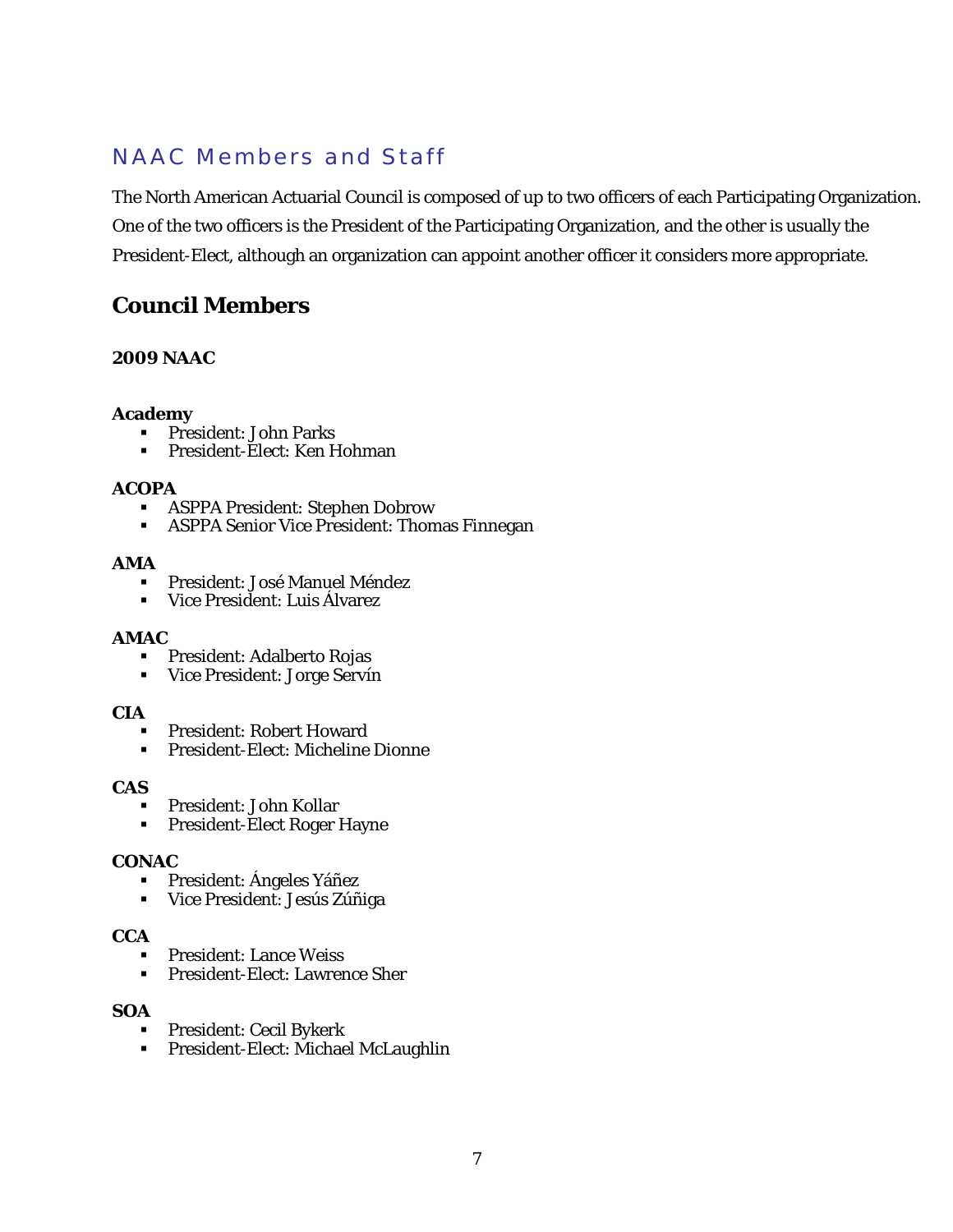#### **2008 NAAC**

#### **Academy**

- President: Bill Bluhm
- President-Elect: John Parks

#### **ASPPA**

- **President: Sal Tripodi<br>President-Elect: Steph**
- President-Elect: Stephen Dobrow

#### **AMA**

- **President: José Manuel Méndez<br>President: Luis Álvarez**
- Vice President: Luis Álvarez

#### **AMAC**

- President: Adalberto Rojas
- Vice President: Jorge Servín

#### **CIA**

- **President: Mike Hale**<br>**President-Elect: Robe**
- President-Elect: Robert Howard

#### **CAS**

- **President: Christopher Carlson**
- President-Elect: John Kollar

#### **CONAC**

- President: José Luís Lobera
- Vice President: Pedro A. Covarrubias

#### **CCA**

- President: Kenneth Hohman
- **President-Elect: Lance Weiss**

#### **SOA**

- **President: Bruce Schobel**
- **President-Elect: Cecil Bykerk**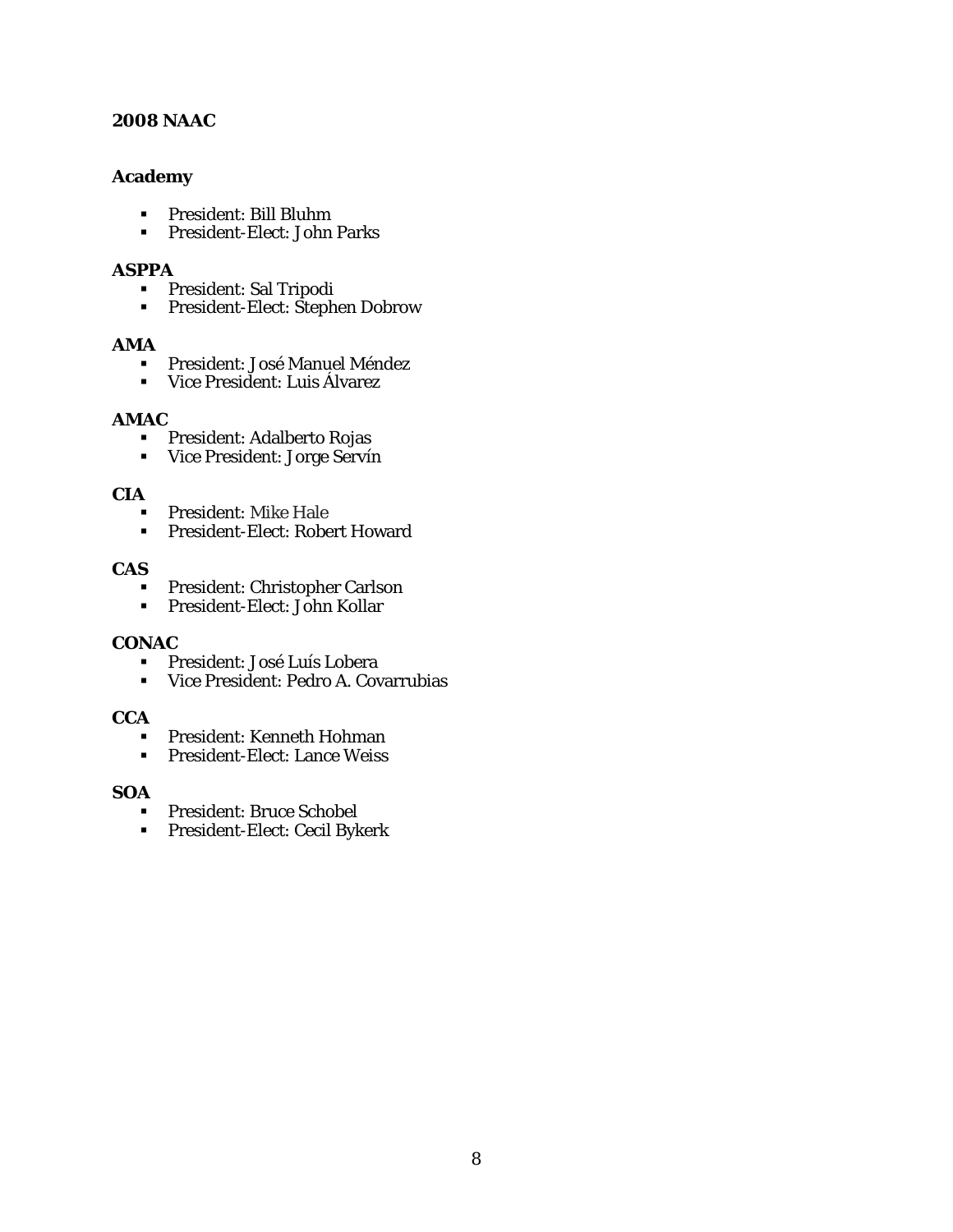## **NAAC Member Photos**



John Parks Academy President-elect 2008 President 2009



Ken Hohman CCA President 2008 Academy President-Elect 2009



José Manuel Méndez AMA President 2008-2009



Bill Bluhm Academy President 2008



Luis Álvarez AMA Vice President 2008- 2009



Stephen Dobrow ASPPA President-elect 2008 President 2009



Thomas Finnegan ASPPA Senior Vice President 2009



Jorge Servín AMAC Vice President 2008- 2009



Sal Tripodi ASPPA President 2008

Robert Howard CIA President 2009 -2010



Micheline Dionne CIA President-elect 2009 - 2010



Mike Hale CIA President 2008 -2009



Adalberto Rojas AMAC President 2008-2009

John Kollar CAS President-elect 2008 President 2009



Roger Hayne CAS President-elect 2009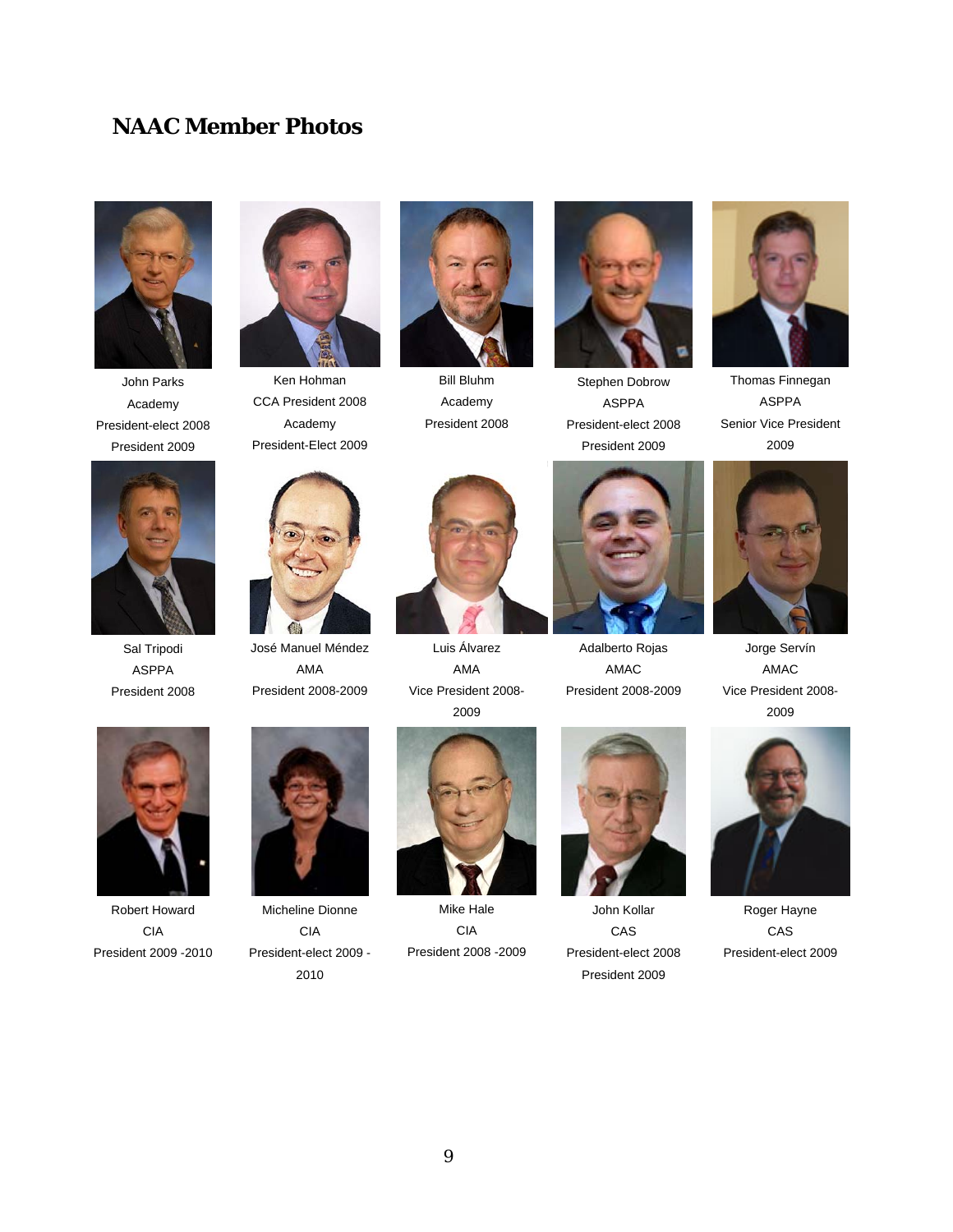

Christopher Carlson CAS President 2008



Lance Weiss **CCA** President-elect 2008 President 2009



Lawrence Sher **CCA** President-elect 2009



Ángeles Yáñez CONAC President 2009



Jesús Zúñiga CONAC Vice President 2009



José Luis Lobera CONAC President 2008

Pedro A. Covarrubias CONAC Vice-President 2008



Cecil Bykerk SOA President-elect 2008 President 2009



Michael McLaughlin SOA President-elect 2009



Bruce Schobel SOA President 2008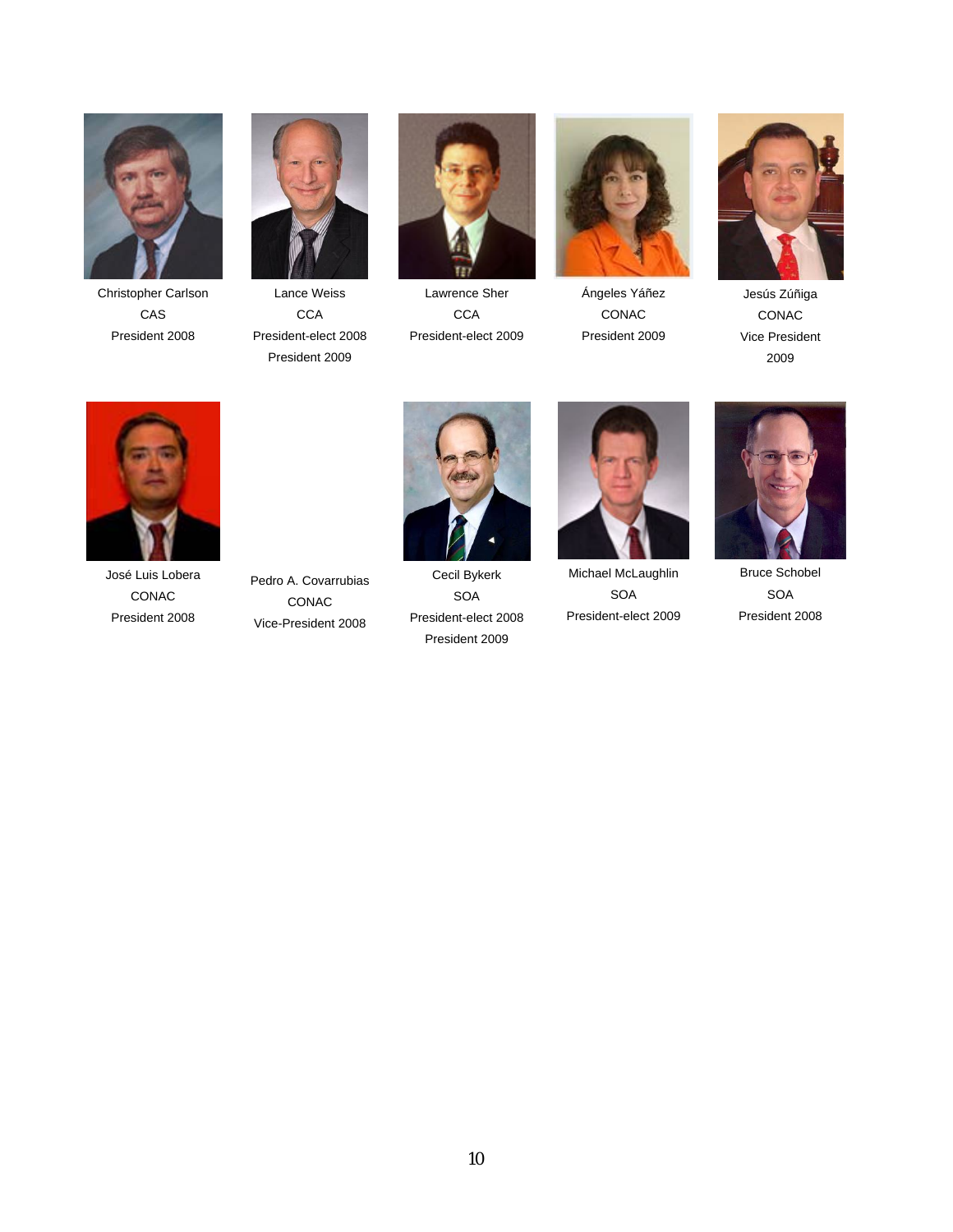## **NAAC Staff**

The executive directors of the Participating Organizations attend and participate in NAAC meetings, but are not members of NAAC and do not vote.

### **Chief Staff Officers**



Mary Downs Academy Executive Director



Judy Miller ASPPA Chief of Actuarial Issues and Director of Retirement Policy



Daniel Lapointe CIA Executive Director



Cynthia Ziegler CAS Executive Director



Rita DeGraaf **CCA** Executive Director

Mónica Orive CONAC Executive Director



Greg Heidrich SOA Executive Director

### **Other Staff**

- When appropriate, the Academy agrees to make its legal counsel available to NAAC; and to coordinate, upon request, with counsel for the CIA and the Mexican organizations. The Academy's general counsel is Mary Downs; the Academy's assistant general counsel is Sheila Kalkunte.
- Academy Senior Policy Analyst Claire Mickelson provides staff support for NAAC and for the Council of U.S. Presidents (CUSP). She can be reached at 202.223.8196 or at mickelson@actuary.org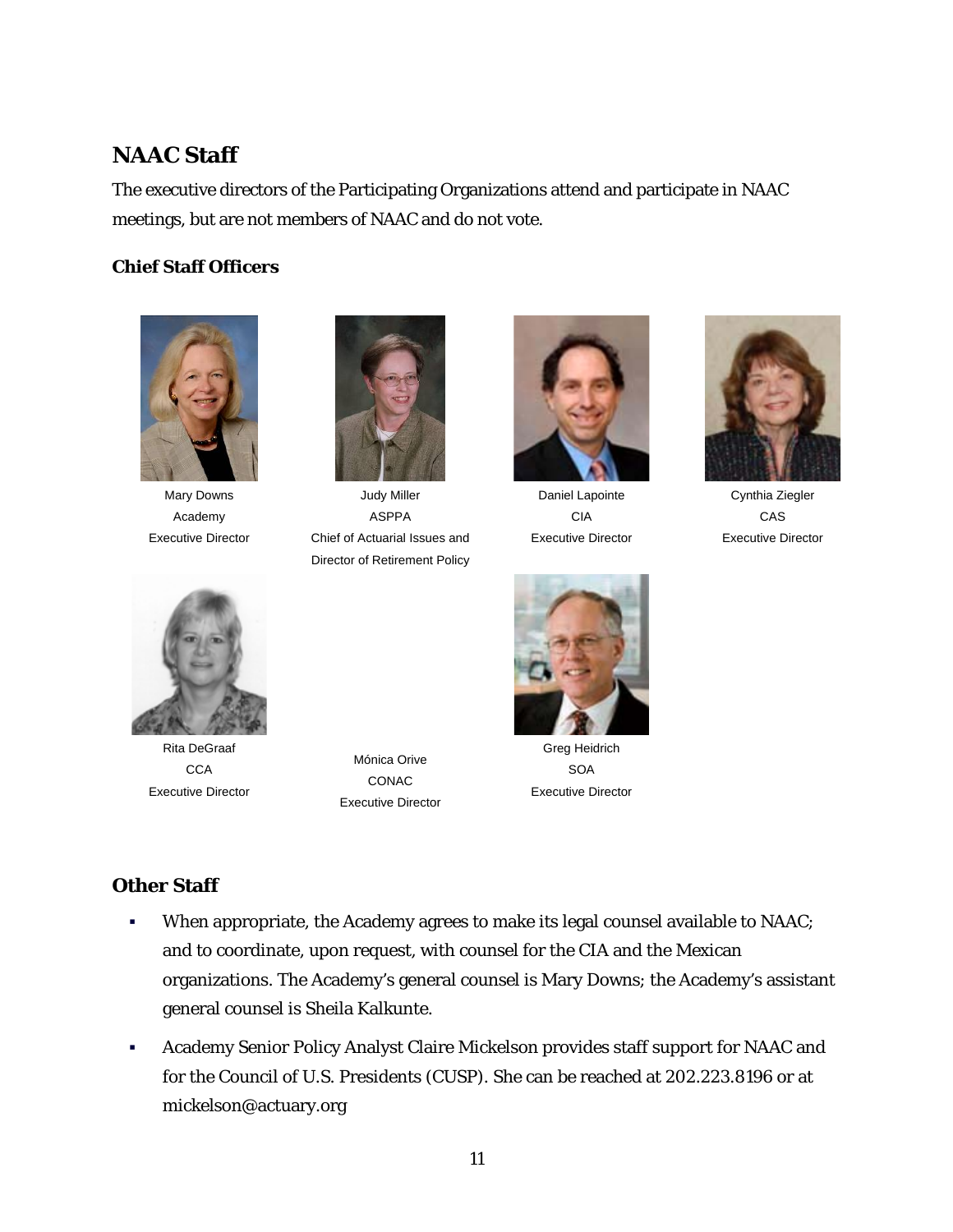## APPENDIX

## Participating NAAC Organizations

NAAC brings together the five national actuarial organizations in the United States, the three in Mexico, and the Canadian Institute of Actuaries. The missions of the nine Participating Organizations may be summarized as follows:

#### **American Academy of Actuaries (Academy)**

The Academy serves the public on behalf of the U.S. actuarial profession. To accomplish this, the Academy provides objective actuarial information, analysis, and education for the formation of sound public policy; identifies and addresses issues on behalf of the public in matters where actuarial science provides a unique understanding; increases the public's understanding and recognition of the value of the actuarial profession; facilitates and coordinates issues of common interest among the U.S.-based actuarial associations; provides for the establishment, maintenance, and enforcement of high professional standards of actuarial qualification, practice, and conduct; and coordinates the representation of the U.S. profession globally. The vision of the Academy is for actuaries to be recognized as preeminent experts in risk and financial security.

#### **ASPPA College of Pension Actuaries (ACOPA)**

All credentialed actuarial members of ASPPA are members of the ASPPA College of Pension Actuaries (ACOPA). ACOPA is a part of the American Society of Pension Professionals and Actuaries (ASPPA).The major goal of ASPPA and ACOPA is to educate all retirement plan professionals and to preserve and enhance the employer-based retirement system as an essential part of a national retirement income policy in the United States. ACOPA is responsible for identifying and addressing the professional development needs of the actuarial membership of ASPPA. ACOPA is also the primary source of professional organizational support for pension actuaries, and is charged with carrying out ASPPA's responsibilities as one of the recognized U.S.-based actuarial organizations and as a member of NAAC.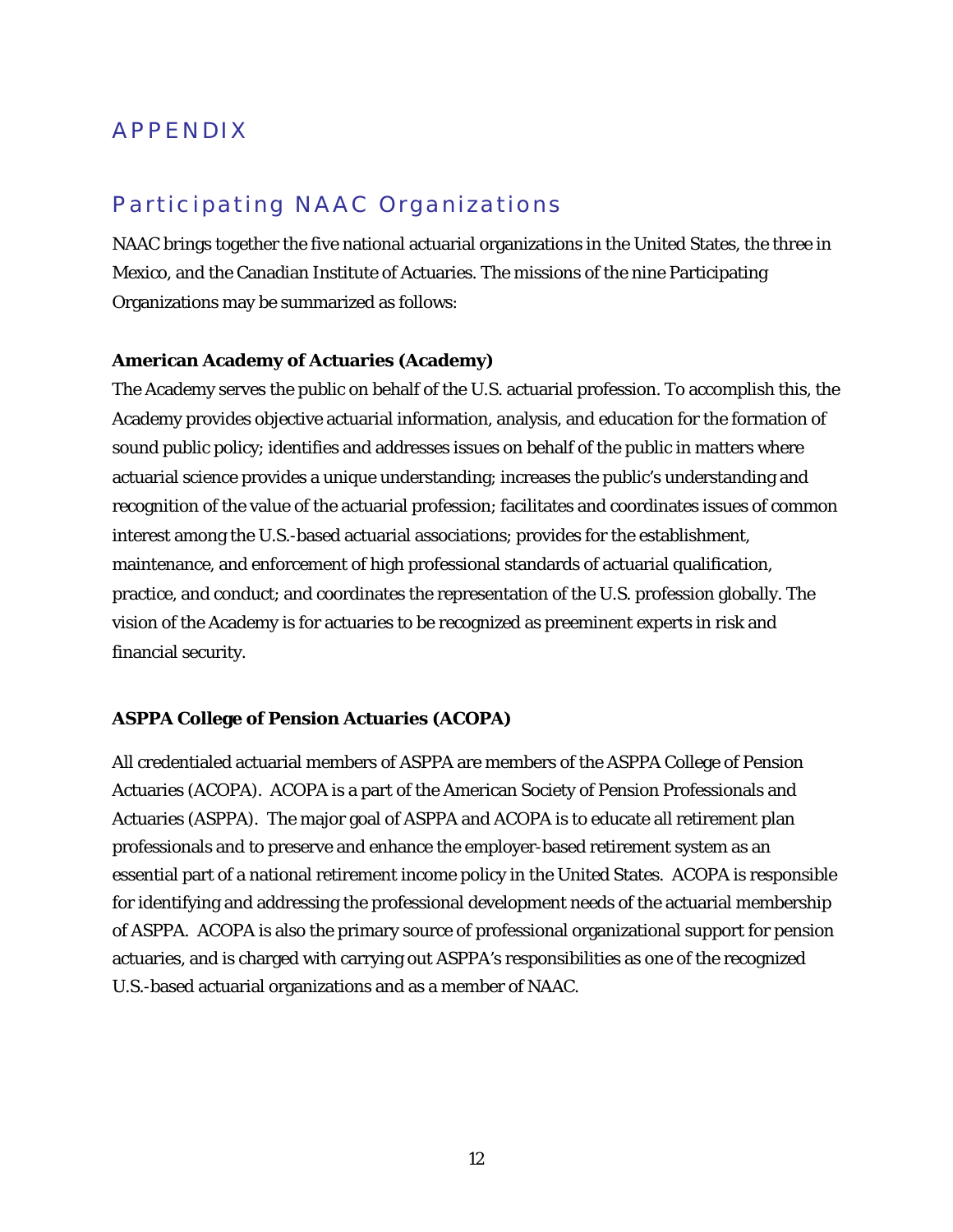#### **Canadian Institute of Actuaries (CIA)**

The Canadian Institute of Actuaries is the national organization of the actuarial profession in Canada. The Institute is dedicated to serving the public through the provision by the profession of actuarial services and advice of the highest quality. To this end, the Institute promotes the advancement of actuarial science and sponsors programs for the education and qualification of members and prospective members. It maintains programs to ensure that actuarial services provided by its members meet accepted professional standards. The Institute also provides services to actuaries in Canada to assist them in the discharge of their professional responsibilities. The vision of the CIA is for actuaries to be recognized as the leading professionals in the financial modeling and management of risk and contingent events.

#### **Casualty Actuarial Society (CAS)**

The purposes of the Casualty Actuarial Society are to advance the body of knowledge of actuarial science applied to property, casualty, and similar business and financial risks, to establish and maintain standards of qualification for membership, to promote and maintain high standards of conduct and competence for the members, and to increase the awareness of actuarial science. The vision of the CAS is to be the pre-eminent resource for education, knowledge, experience and applied research for those actuaries who specialize in property, casualty, and similar business and financial risks, including the field known as general insurance.

#### **Conference of Consulting Actuaries (CCA)**

The Conference of Consulting Actuaries advances the quality of consulting practice, supports the needs of consulting actuaries, and represents their interests.

#### **Mexican Association of Actuaries (AMA)**

The Mexican Association of Actuaries supports the Mexican actuarial profession in maintaining high standards of professional integrity and technical expertise, and thereby promotes the dignity of the profession and enhances the public's recognition of the profession's value.

#### **Mexican Association of Actuarial Consultants (AMAC)**

The purpose of the Mexican Association of Actuarial Consultants is to advance the quality of actuarial consulting practice in Mexico by providing continuing education and business support services to Mexican actuaries in consulting practice.